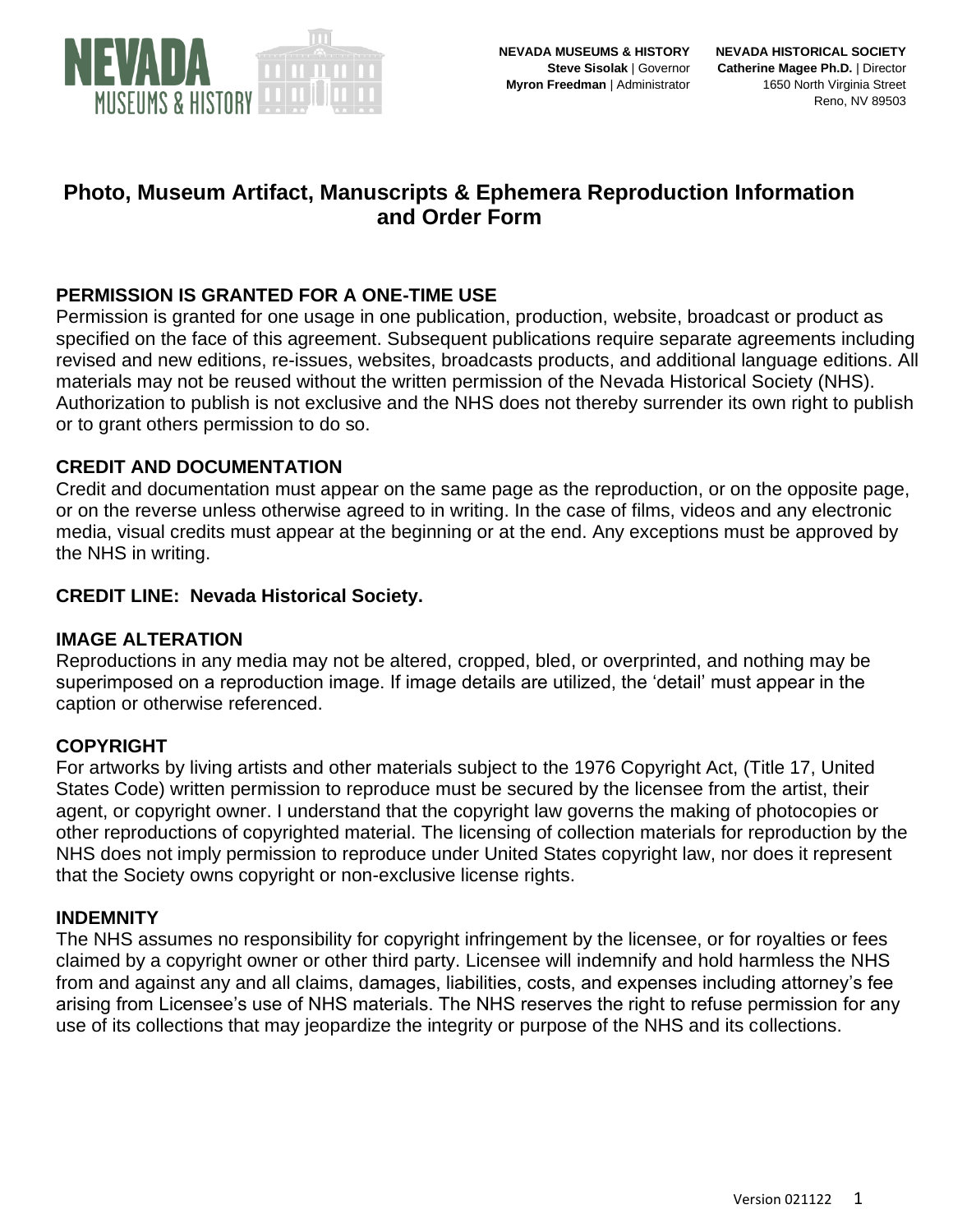

### **Gratis Copy**

The NHS requires a gratis copy of the publication, film, video or other production in which the reproduction appears. Please send to the attention of the Librarian.

**Date sent/received \_\_\_\_\_\_\_\_\_\_\_\_\_\_\_.**

**Reproduction does not imply permission to reproduce under United States copyright law, nor does it indicate that the NHS owns copyright or non-exclusive license rights.**

**I have read and agree to the conditions of this reproduction rights to the contract. The NHS grants a one-time item(s) listed on this contract.**

Signed Date **Date** 

## **Use Request and Fees**

## **Books, Periodicals, Journals, Advertising**

*One-time use Publication fees:* 

|  | per image fee for small local presses with small runs under 10,000                                                                            | \$25.00  |
|--|-----------------------------------------------------------------------------------------------------------------------------------------------|----------|
|  | per image fee for use of scans for commercial setting displays, regional advertising                                                          | \$75.00  |
|  | per image fee for national or regional presses with runs from 10,001–39,000                                                                   | \$125.00 |
|  | per image fee for use in commercial setting, regional advertising                                                                             | \$225.00 |
|  | per image fee for large press runs 40,000-75,000, national and corporate product<br>advertising, major television networks or Hollywood movie | \$325.00 |
|  | per image fee for national advertisements or displays in multiple store locations                                                             | \$500,00 |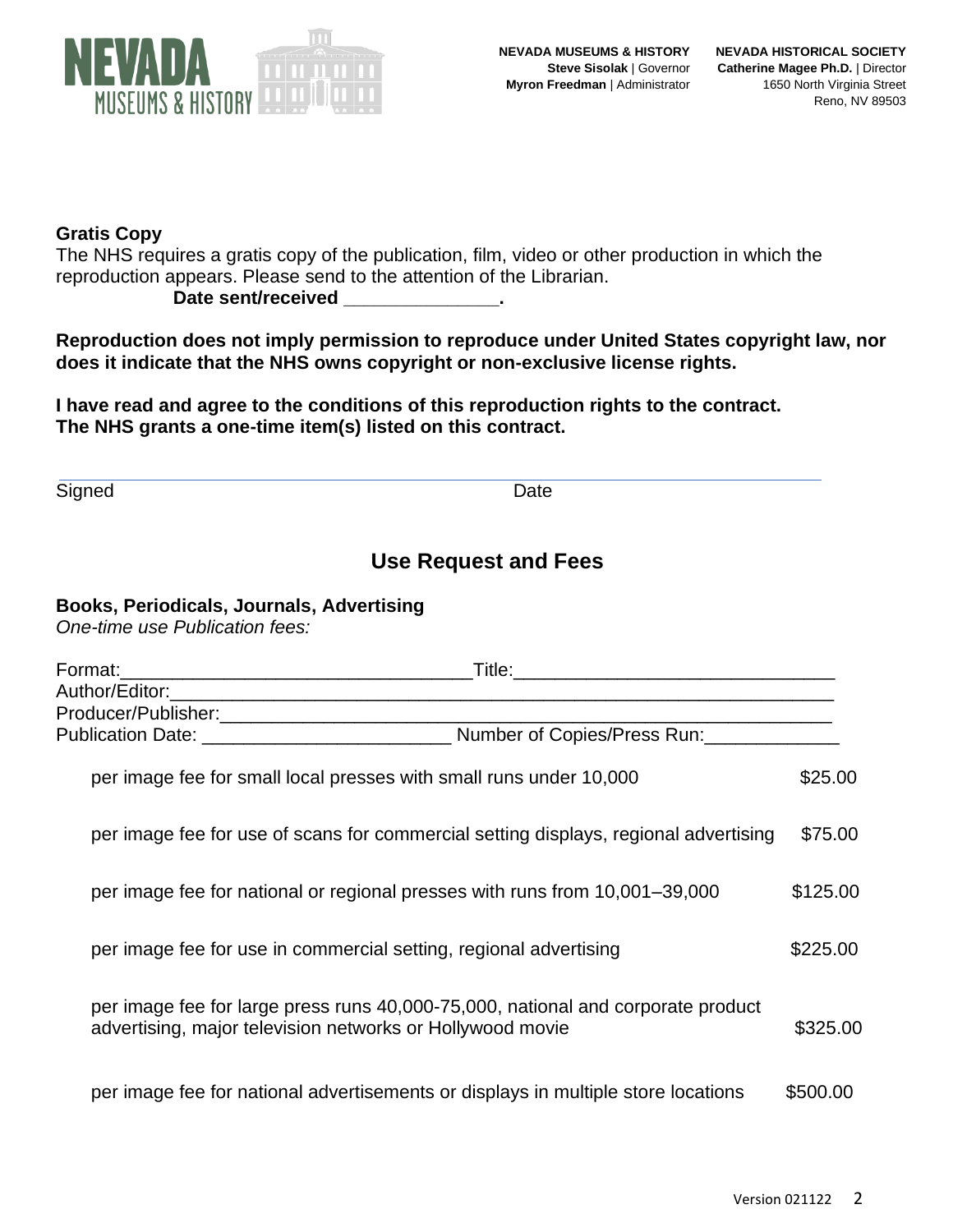

### **Film, Television Broadcast, Newspapers**

#### *One-time use Publication fees:*

For a single production—does not include repeats for new editions or CD version not released at the same time as the original.

| Format:                                                                                                                                                                                                                                                                                                  |                                                                                                                                                              |                    |  |
|----------------------------------------------------------------------------------------------------------------------------------------------------------------------------------------------------------------------------------------------------------------------------------------------------------|--------------------------------------------------------------------------------------------------------------------------------------------------------------|--------------------|--|
|                                                                                                                                                                                                                                                                                                          | Producer/Publisher:                                                                                                                                          |                    |  |
|                                                                                                                                                                                                                                                                                                          | per image fee for local commercial broadcasts                                                                                                                | \$75.00            |  |
|                                                                                                                                                                                                                                                                                                          | per image fee for national/international broadcast                                                                                                           | \$225.00           |  |
|                                                                                                                                                                                                                                                                                                          | fee for local newspapers**<br>** Scans provided to newspapers are for one-time editorial use only and are not to be sold                                     | \$125.00           |  |
|                                                                                                                                                                                                                                                                                                          | per image fee for public TV, local broadcast                                                                                                                 | \$125.00           |  |
|                                                                                                                                                                                                                                                                                                          | per image fee for Public TV, National Broadcast                                                                                                              | \$225.00           |  |
|                                                                                                                                                                                                                                                                                                          | <b>All media Package</b><br>all media package includes advertising and promotion, all languages and all media,<br>excluding large runs of ink-printed books. | \$500.00 per image |  |
| <b>Onsite Television, Network and Documentary Filming fees:</b><br>Fee for two hours is payable before onsite filming begins.<br>Crews will work with a designated staff member when filming on location for access while<br>ensuring the safety and security of the building, exhibits and collections. |                                                                                                                                                              |                    |  |
|                                                                                                                                                                                                                                                                                                          | <b>Internet/Website/App URL Site Location:</b>                                                                                                               |                    |  |
|                                                                                                                                                                                                                                                                                                          | Permission is required to use images on the Internet (max size 8 inches, 72 ppi, jpeg)                                                                       |                    |  |
|                                                                                                                                                                                                                                                                                                          | per image fee for personal use                                                                                                                               | \$75.00            |  |
|                                                                                                                                                                                                                                                                                                          | per image fee for national use                                                                                                                               | \$225.00           |  |
|                                                                                                                                                                                                                                                                                                          | per image fee for International                                                                                                                              | \$325.00           |  |
|                                                                                                                                                                                                                                                                                                          | per image fee for in app use and website                                                                                                                     | \$500.00           |  |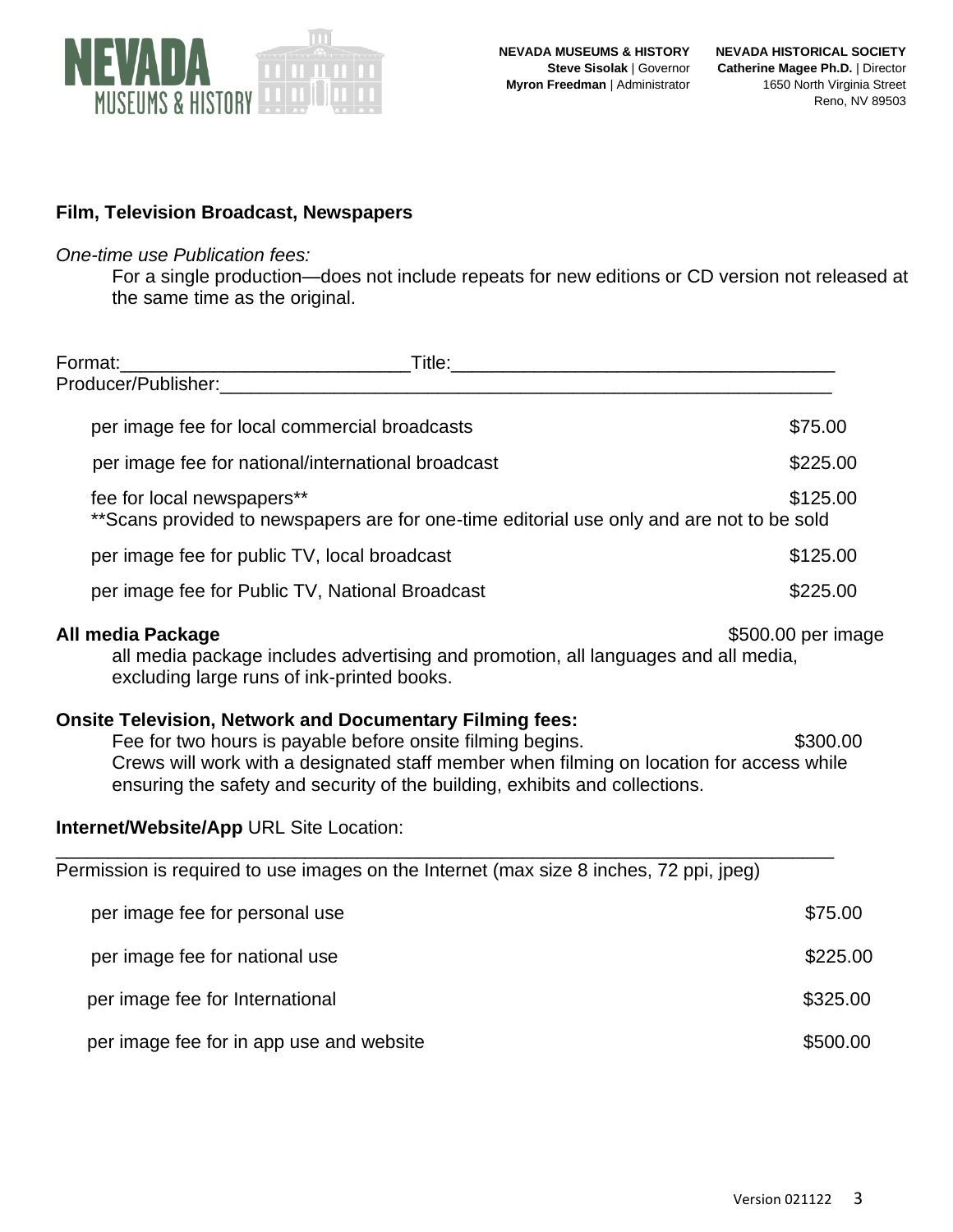

| <b>Public Display (Commercial Space or Exhibition)</b>       |          |
|--------------------------------------------------------------|----------|
| per image fee for single venue                               | \$125.00 |
| per image fee for multiple venues                            | \$225.00 |
| Personal use for display in home                             |          |
| per image fee for single venue                               | \$25.00  |
| Per image onsite digital camera and cell phone fee, no flash | \$5.00   |
| Per image scanning fee for non-digitized images              | \$25.00  |

# **Please allow 3 weeks for processing and delivery of orders**

| <b>Order form</b><br><b>Please Print</b> |                                                                                  |  |
|------------------------------------------|----------------------------------------------------------------------------------|--|
|                                          | Name: Name:                                                                      |  |
|                                          |                                                                                  |  |
|                                          |                                                                                  |  |
|                                          |                                                                                  |  |
|                                          | Phone: ________________________________Email Address:___________________________ |  |
| <b>Payment Information</b>               |                                                                                  |  |

**Orders must be paid in advance by credit card, check or cash**